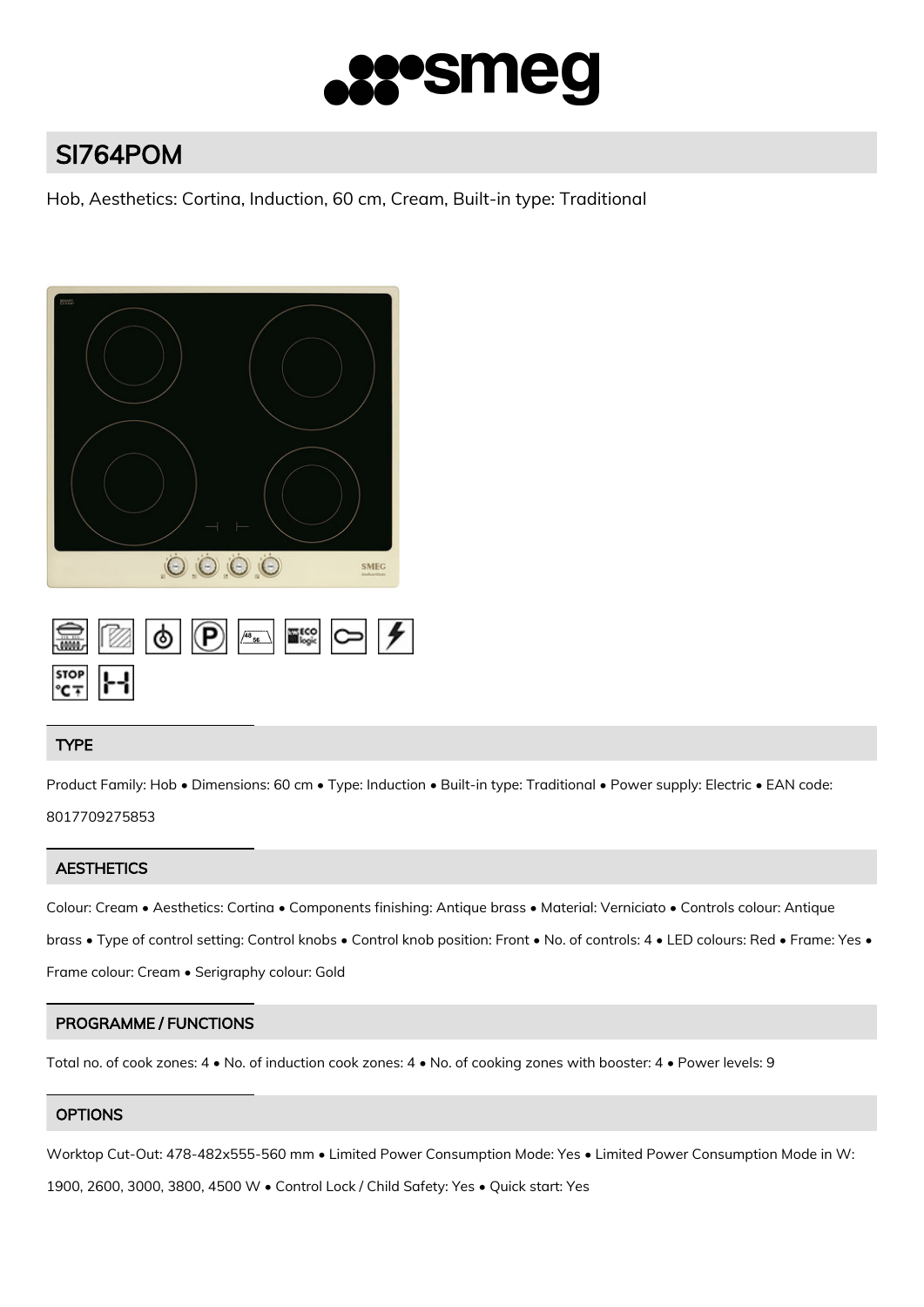#### COOKING ZONES

1st zone position: Front-left • 2nd zone position: Rear-left • 3rd zone position: Rear-right • 4th zone position: Front-right • 1st zone type: Induction - Single • 2nd zone type: Induction - Single • 3rd zone type: Induction - Single • 4th zone tipe: Induction - Single • 1st zone dimensions: Ø 21.0 cm • 2nd zone dimensions: Ø 16.0 cm • 3rd zone dimensions: Ø 21.0 cm • 4th zone dimensions: Ø 16.0 cm • 1st zone power: 2.30 kW • 2nd zone power: 1.30 kW • 3rd zone power: 2.30 kW • 4th zone power: 1.30 kW • 1st zone booster power: 3.00 kW • 2nd zone booster power: 1.40 kW • 3rd zone booster power: 3.00 kW • 4th zone booster power: 1.40 kW

#### TECHNICAL FEATURES

Automatic setting according to pan dimension: Yes • pan detection: Yes • Minimum pan diameter indication: Yes • Automatic switch off when overheat: Yes • Residual heat indicator: Yes • Protection against accidental start up: Yes

#### PERFORMANCE / ENERGY LABEL

2nd zone energy consumption: 166.3 Wh/Kg • Energy consumption zone 3: 166.1 Wh/Kg • Energy consumption zone 4: 166.3 Wh/Kg

#### ELECTRICAL CONNECTION

Electrical connection rating (W): 7400 W • Voltage (V): 220-240 V • Voltage 2 (V): 380-415 V • Frequency (Hz): 50/60 Hz • Type of electric cable: Single and Double phase • Power supply cable length: 105 cm

## ALSO AVAILABLE

#### LOGISTIC INFORMATION

Dimensions of the product (mm): 60x596x510 • Depth: 510 mm • Width: 596 mm • Product Height: 60 mm • Net weight (kg):

12.300 kg • Gross weight (kg): 14.200 kg

#### ACCESSORIES INCLUDED

Other accessories: Colonial control knobs

### **OPTIONAL**

SCRP: Scraper, Cookers, HobsLGCN: Connecting Strip, Hobs